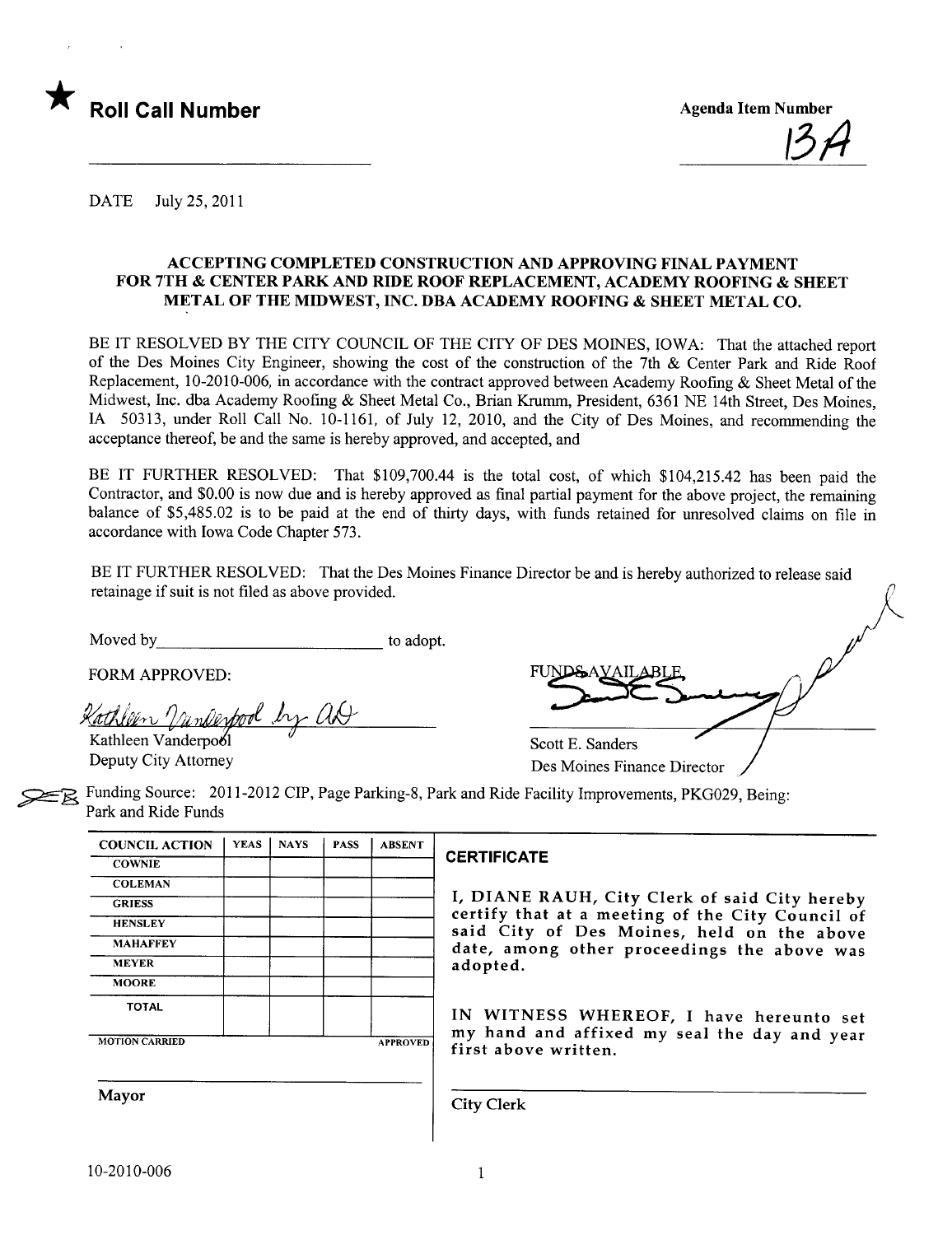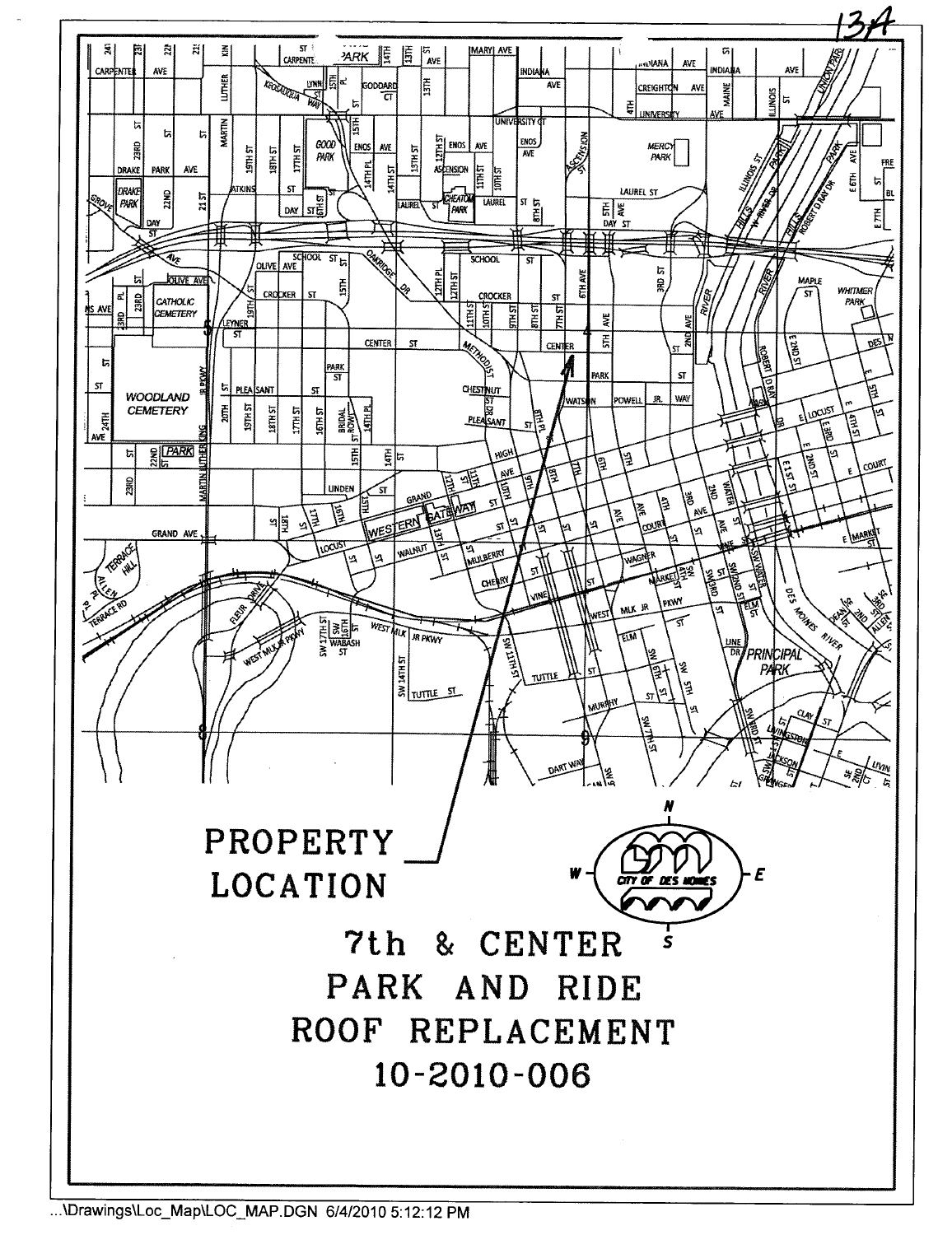

# PROJECT SUMMARY

## 7th & Center Park and Ride Roof Replacement

# Activity ID 10-2010-006

On July 12,2010, under Roll Call No. 10-1161, the Council awarded the contract for the above improvements to Academy Roofing & Sheet Metal of the Midwest, Inc. dba Academy Roofing & Sheet Metal Co., in the amount of \$99,900.00. Tabulated below is a history of project change orders.

| Change<br>Order No. | <b>Initiated By</b> | <b>Description</b>                                                                                                                                      | Amount       |
|---------------------|---------------------|---------------------------------------------------------------------------------------------------------------------------------------------------------|--------------|
|                     | Contractor          | 10/29/2010                                                                                                                                              | \$9,800.44   |
|                     |                     | Replace existing 3 inch thick insulation with new, 2 inch.<br>thick insulation to accommodate the greater thickness of the<br>new waterproofing system. |              |
|                     |                     | <b>Original Contract Amount</b>                                                                                                                         | \$99,900.00  |
|                     |                     | <b>Total Change Orders</b>                                                                                                                              | \$9,800.44   |
|                     |                     | <b>Percent of Change Orders to Original Contract</b>                                                                                                    | 9.81%        |
|                     |                     | <b>Total Contract Amount</b>                                                                                                                            | \$109,700.44 |
|                     |                     |                                                                                                                                                         |              |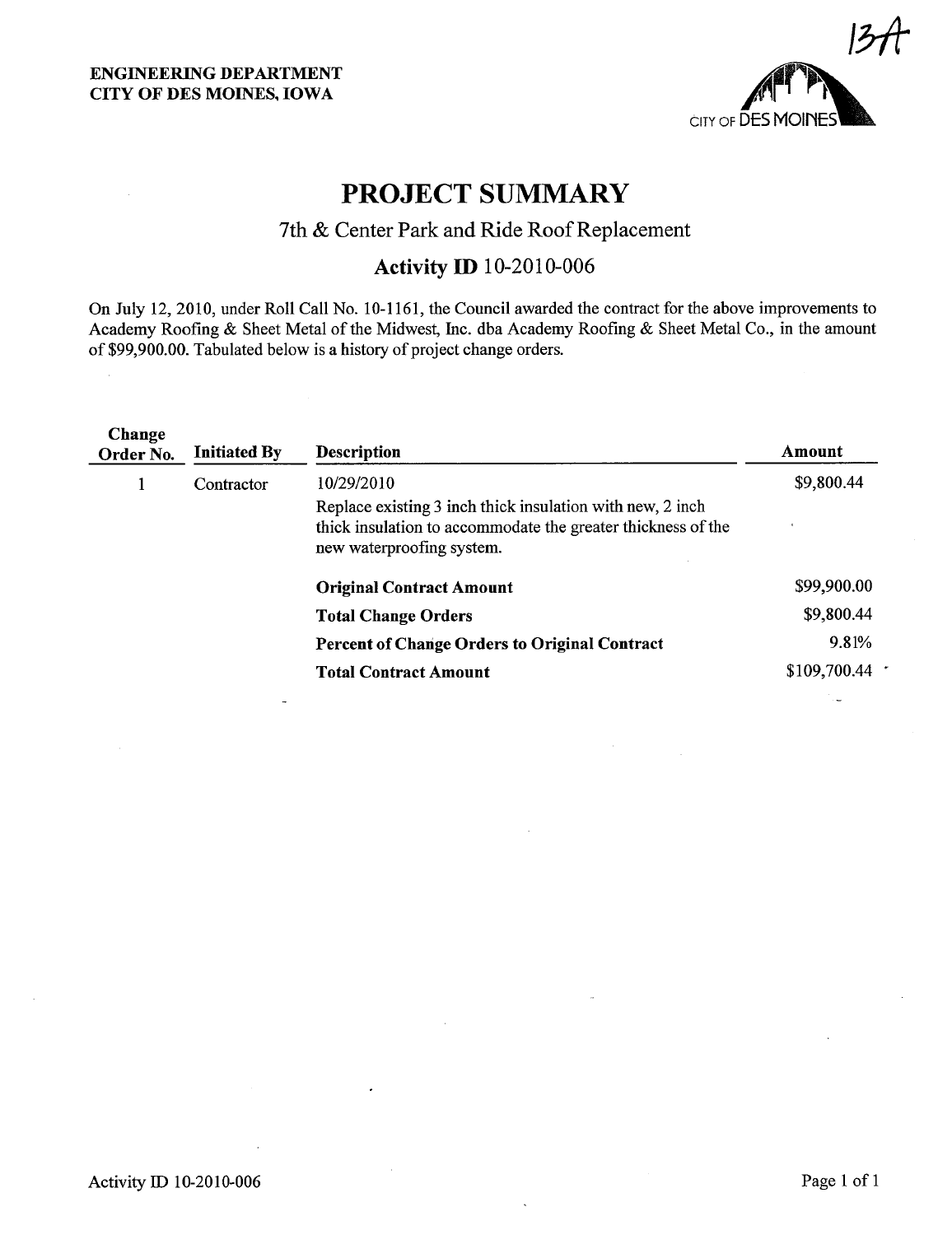July 25,2011



### AGENDA HEADING:

Accepting completed construction and approving final payment for the 7th & Center Park and Ride Roof Replacement, Academy Roofing & Sheet Metal of the Midwest, Inc. dba Academy Roofing & Sheet Metal Co.

### SYNOPSIS:

Approve the Engineer's Certification of Completion, accept construction of said improvement, and authorize final payment to the contractor.

### FISCAL IMPACT:

Amount: \$109,700.44 As-Built Contract Cost

Funding Source: 2011-2012 CIP, Page Parking-8, Park and Ride Facility Improvements, PKG029, Being: Park and Ride Funds

### CERTIFICATION OF COMPLETION:

On July 12,2010, under Roll Call No. 10-1161, the City Council awarded a contract to Academy Roofing & Sheet Metal of the Midwest, Inc. dba Academy Roofing & Sheet Metal Co., Brian Krumm, President, 6361 NE 14th Street, Des Moines, IA 50313 for the construction of the following improvement:

7th & Center Park and Ride Roof Replacement, 10-2010-006

The improvement includes removal of existing membrane and patching materials, removal and reinstallation of concrete pavers and pedestals, removal and reinstallation of existing board insulation, installation of complete waterproofing membrane system with an add-alternate for Electric Field Vector Mapping for leak detection for the roof over the daycare portion of the parking garage at the SW corner of the block, 610 Center Street, Des Moines, Iowa

I hereby certify that the construction of said 7th & Center Park and Ride Roof Replacement, Activity ID 10-2010-006, has been completed in substantial compliance with the terms of said contract, and I hereby recommend that the work be accepted. The work commenced on September 7, 2010, and was completed on July 14,2011.